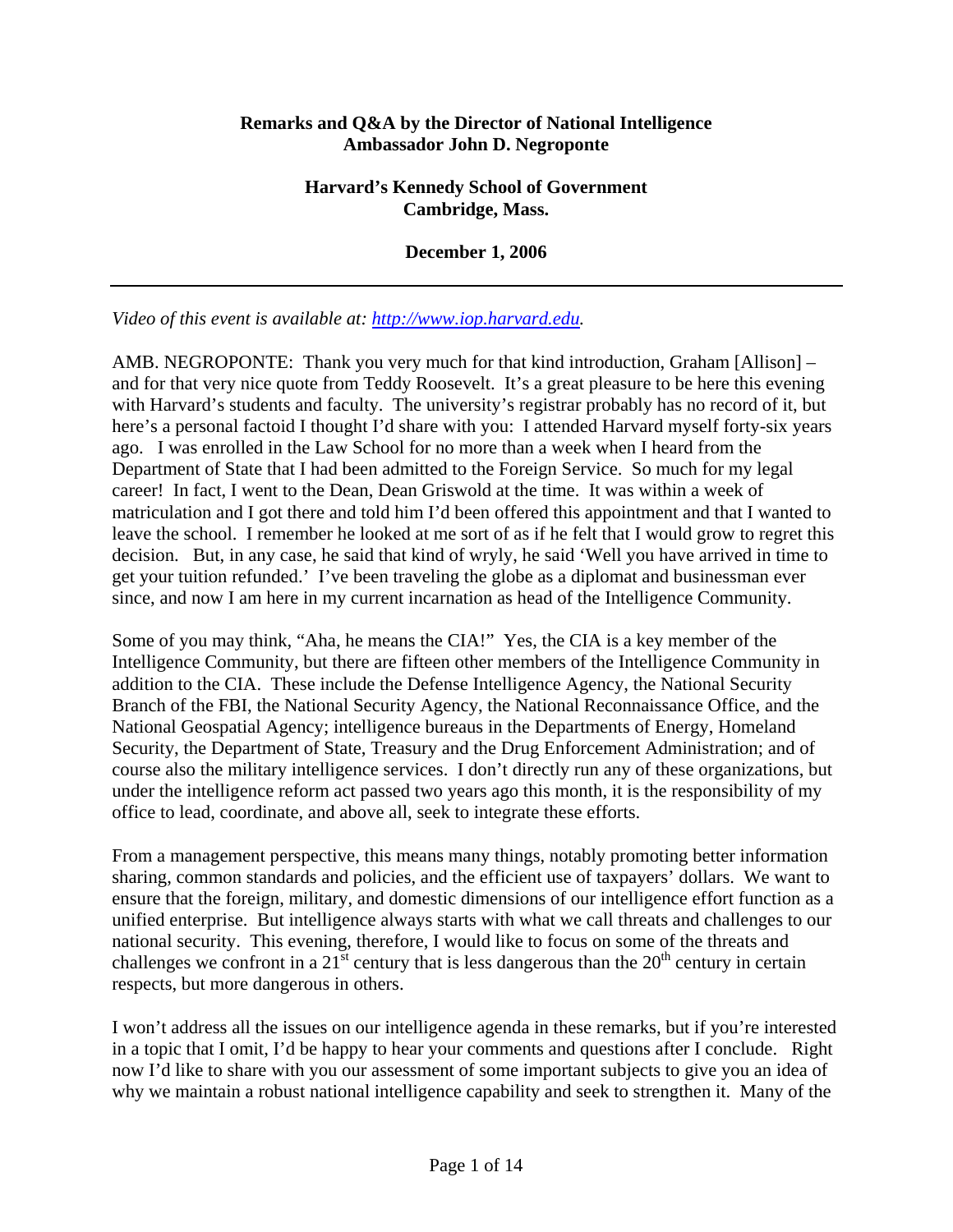threats we confront overlap. Some of them are not threats in the sense that "this might happen," but threats in the sense that "this is happening" and could get worse if we are not united in vigilance. The subjects I have in mind are:

- Terrorism:
- The proliferation of weapons of mass destruction;
- North Korea;
- Iran;
- Iraq;
- Darfur; and
- Developments in a region of particular significance to us as Americans: our own hemisphere.

With respect to terrorism, let me be clear: Violent jihadists worldwide pose immediate and longterm threats to our citizens here at home and to United States national security abroad.

These terrorists justify using force in an effort to impose an extreme autocratic rule over Muslim populations and to prevent Muslim citizens from having a role in governing themselves. Highly disciplined terrorist groups like al-Qa'ida, other transnational networks, and individual cells have no interest in listening to those they profess to champion. In fact, most victims of terror are Muslim. But we should have no doubt that these groups, networks, cells, and individuals also are eager to strike non-Muslim societies they believe obstruct their revolutionary agenda – the United States, above all.

This is a decades long struggle that will see many tactical ebbs and flows even as we make strategic progress.

This summer, for example, the United States military succeeded in killing Abu Mus'ab al-Zarqawi, who was responsible for a huge number of Muslim murders. But despite al-Zarqawi's death and the death or capture of other senior members of his group, the movement continues to pursue his violent course of action as we just saw in the late-November attacks in Sadr City – in the Eastern part of Baghdad.

Also last summer, our British partners disrupted a terrorist network that was close to attacking multiple Western aircraft. This could have killed thousands of innocent people. While the UK counterterrorism effort was a clear success, al-Qa'ida's involvement in developing the plot, the role of Western Muslims as operatives in the attack, and the use of liquid explosives meant to circumvent heightened airport security is a stark reminder that our enemies are resilient, innovative, and lethal.

So tactical successes are important, but neutralizing any appeal associated with terrorists' ideology of hate and violence remains one of the most significant challenges facing Muslims and non-Muslims alike. That is an important reason why we have strengthened the National Counterterrorism Center and focused substantial collection and analytic resources on better understanding this ideology, identifying the trends and key players in the debate, and supporting international efforts to counter it. Authentic Islamic voices will play a key role in this, but it is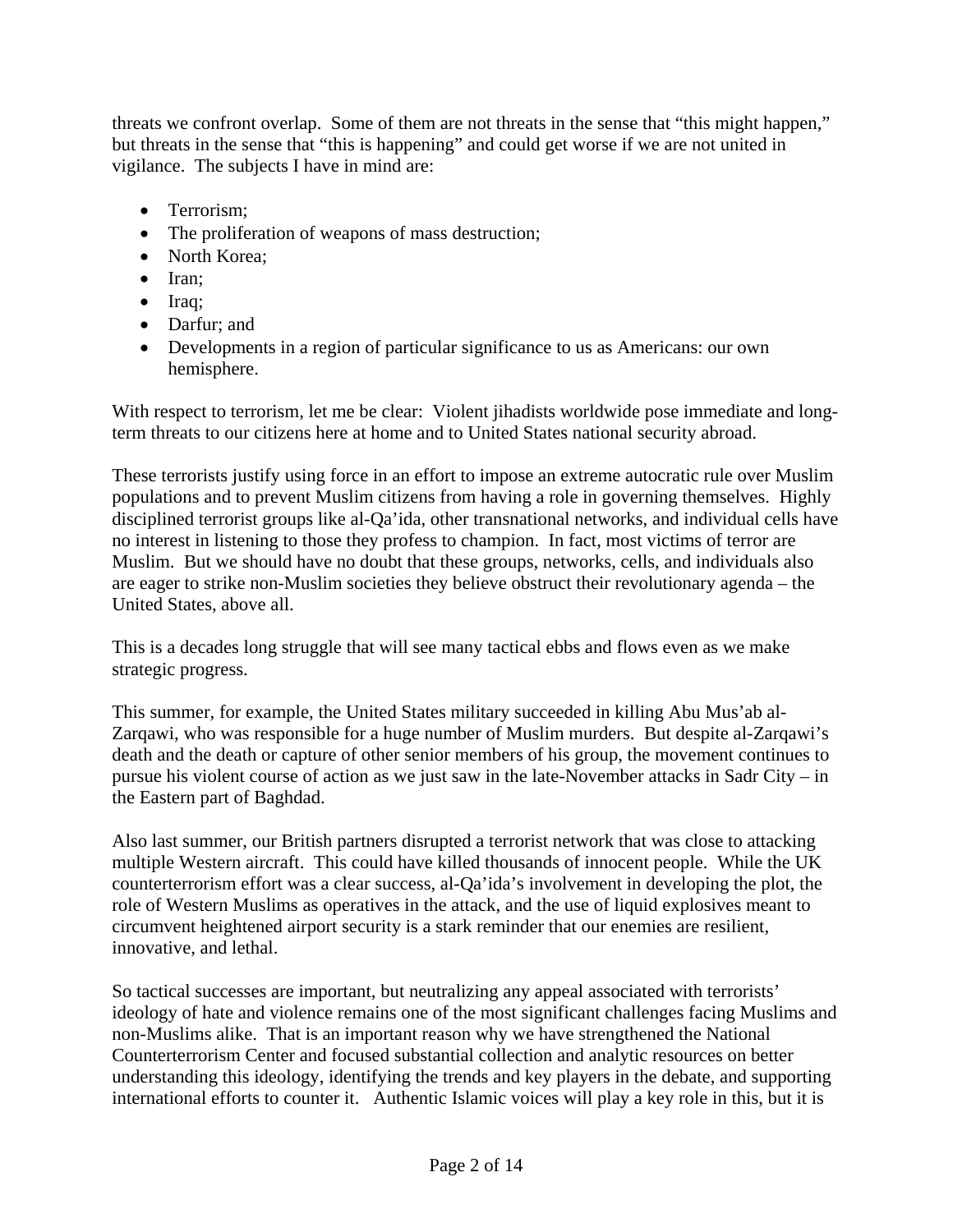also clearly true that Western nations need to address the negative effects on social cohesion from rapidly expanding, and poorly integrated, enclave immigrant Muslim communities. Some of our closest allies face disillusioned immigrant populations that are spawning violent jihadists. These societies must work to ensure that their growing immigrant populations are welcomed, receive equal justice under the law, and incorporate into their lives the fundamental social contract of Western societies, including tolerance, freedom of religion, and freedom of speech.

The ongoing development of weapons of mass destruction, WMD, and delivery systems constitutes another major threat to the safety of our nation, our deployed troops, and our allies. WMD proliferation is hard to stop because of the worldwide diffusion of scientific knowledge and the inherent utility of most of the relevant technologies for both civil and military purposes. This is compounded by indigenous WMD and missile production capabilities in countries such as North Korea and Iran, and by successful efforts to circumvent international export controls.

We assess that most of the countries that are still pursuing WMD and missile programs will continue to try to improve their capabilities and level of self-sufficiency over the next decade. We're also focused on the potential acquisition of WMD by states that do not yet have such programs and by terrorist organizations like al-Qa'ida. We also pay close attention to the potential for non-state-affiliated networks to supply related equipment and technology.

The dangers of proliferation are so grave that we have established the National Counterproliferation Center to strengthen our response. The NCPC works within the Intelligence Community and with other elements of the United States Government in a broad effort to identify and interdict acquisition attempts, to help improve export controls, and to help secure nuclear weapons and fissile material, pathogens, and chemical weapons in select countries.

North Korea and Iran represent major WMD proliferation challenges and are the focus of efforts by our newly created Mission Managers for North Korea, Iran, and Counterproliferation. As you know, North Korea underscored its previous claims to have nuclear weapons by conducting a nuclear explosion on October 9. This provocative act defied a UN Security Council statement warning North Korea not to test and compounded its destabilizing July  $4<sup>th</sup>$  and  $5<sup>th</sup>$  tests of seven ballistic missiles, which included a failed launch of the intercontinental-capable Taepo Dong-2 system. In addition to adding to its own nuclear and missile arsenal, Pyongyang sells ballistic missiles to any country wishing to buy and has threatened to proliferate nuclear weapons abroad. Accordingly, North Korea remains a major challenge to the global nonproliferation regime, a key threat to our allies and US troops in Northeast Asia, and a source of instability in the Middle East, where it proliferates missiles.

Turning to the Middle East, our concerns about Iran are shared by many nations, also by the International Atomic Energy Agency, and of course, by Iran's neighbors. Iran continues to develop a uranium enrichment capability in violation of UN Security Council restrictions. Despite its claims to the contrary, we assess that Iran seeks nuclear weapons, although we judge that Tehran probably does not yet have a nuclear weapon and probably has not yet produced or acquired sufficient fissile material. Iran already has the largest inventory of ballistic missiles in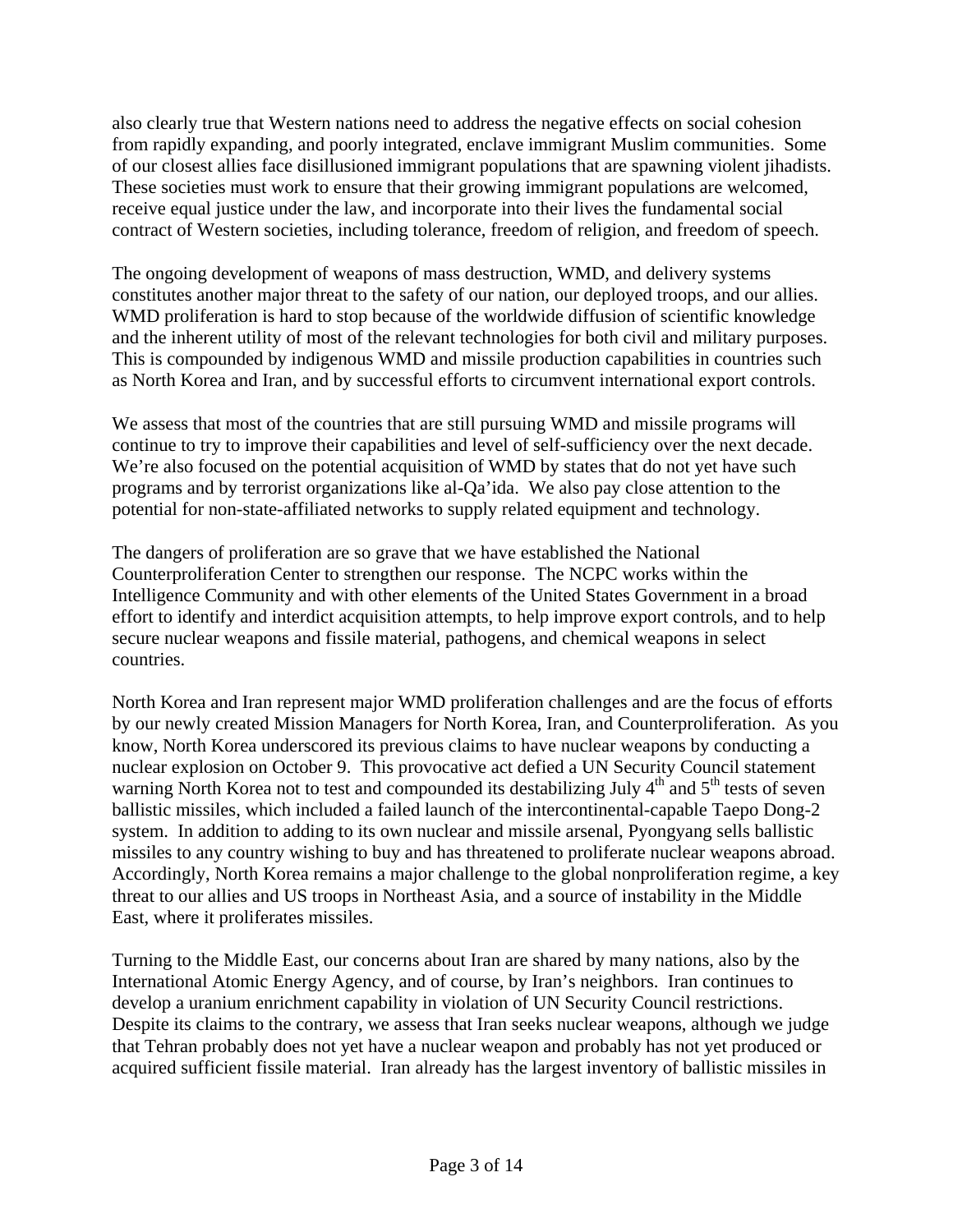the Middle East, and is developing systems able to reach beyond its immediate region to at least Western Europe.

There is much more to be said about Iran, notably with respect to its sponsorship of terrorism in pursuit of greater influence in the Middle East, but let me turn now to its neighbor, Iraq, where the ongoing conflict is complex, difficult, and tragic.

In broad terms, much of the majority Shia population, deeply concerned about its security, is determined to ensure that Iraq's new government reflects its will as expressed in a democratic election. Meanwhile, many Sunnis view the Shia as Iranian controlled and regard the current government as predatory. For their part, the Kurds want to keep and expand the substantial autonomy they have exercised since 1991.

Despite these fears and competing goals, it is noteworthy that the Shia and the Kurds, with some Sunni participation, have crafted a democratic constitution that could allow Iraqis to settle their differences peacefully.

This prospect is undercut, however, by escalating ethno-sectarian violence that has been fomented and fanned by al-Qa'ida in Iraq, a cynical strategy it pursued well before the watershed bombing of the Golden Mosque in Samara last February. Al-Qa'ida in Iraq's murderous attacks accurately reflect what I said a moment ago about violent jihadists in general: they have no interest in listening to those they profess to champion and most of their victims are Muslim. Now violence between the Sunnis and the Shia has become self-sustaining and spread to a wider range of confessional groups and actors.

This situation, which I have presented in a compressed form, presents great challenges for Iraqi Prime Minister Maliki in trying to implement reforms needed to improve life for all Iraqis and to reverse the escalating trend of ethno-sectarian violence. Nonetheless, the key to moving Iraq in the direction of a fully functioning, stable democracy must come from Iraqi leaders themselves. Only if they seek to resolve their differences, reach compromises on important issues, and assert the state's authority on the full range of political, security, and economic challenges facing Iraq can they chart a successful path forward. Coalition forces will remain an important counter to an erosion of central authority that would have disastrous consequences for the people of Iraq, and for stability in the region, and United States strategic interests in the Middle East.

In Africa, the situation in Darfur is another tragic conflict with devastating humanitarian consequences that is showing signs of escalating into a regional conflict. The United States, as I am sure you know, is committed to ending the violence and providing assistance to the suffering people of Darfur, and ensuring a peaceful democratic transformation throughout Sudan. In synthesis, rebel groups in Darfur believe that the recent negotiated peace agreement fails to satisfy their security concerns and demands for power sharing and compensation. In response, the Sudanese military, with assistance from local militia, is conducting a campaign against civilian villages suspected of harboring rebels. These actions continue to result in the death and displacement of many innocent civilians.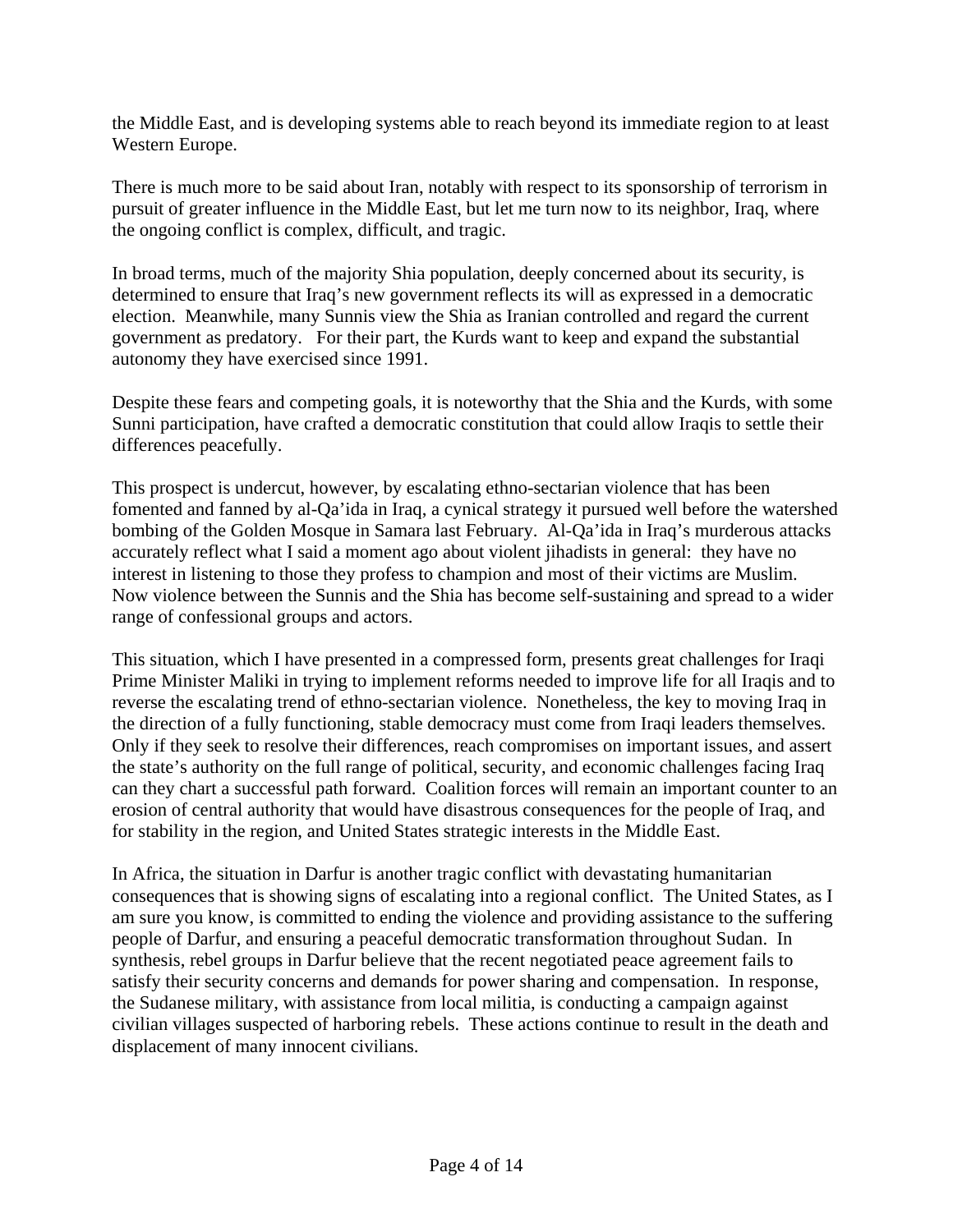Regrettably, Chad and the Central African Republic are becoming entangled in the Darfur crisis. The spillover of violence in the past month threatens to destabilize already weak regimes in both countries with recriminations being made on all sides. The United States Intelligence Community continues to work hard to provide more comprehensive analysis, which will help the relief effort and support policymaker actions aimed at finding a solution to this complex crisis. In contrast to the Middle East and Africa, Latin America offers a much less violent and more positive story. 2006 has been an election-packed year in which the continued consolidation of democracy remained the dominant trend. Moderates on the center-left such as Chile's Bachelet and Costa Rica's Arias joined a reelected Brazilian President Lula and Uruguay's Tabare Vazquez as leaders who promote both macroeconomic stability and poverty alleviation while working to strengthen democratic institutions. Able center-right democrats, who share many of the same values with the moderate left, won in two key countries, Mexico and Colombia.

At the same time, however, the election of radical populists in Bolivia, Ecuador, and Nicaragua, and the strong showing of candidates with similar views in other countries speaks to the growing impatience of national electorates with the failure to improve the living standards of large elements of the population. These radical populists will continue to have electoral appeal if incumbent governments fall short of public expectations.

Indeed, polls indicate that Venezuela's President Chavez, the region's most prominent radical populist and virulently anti-American political leader, is likely to be reelected on Sunday. A respectable showing by opposition candidate Manuel Rosales would boost prospects for postelection unity of democratic forces. But Chavez's meddling in the domestic affairs of other states in the region – granting Colombia's FARC insurgents safe haven and other material support, for example – already has made him a divisive force. Venezuela's permissive attitude toward drug trafficking is another serious regional problem, while Chavez's growing ties to Iran and other states, such as North Korea, Syria, and Belarus, clearly demonstrate a desire to build an anti-US coalition that extends well beyond Latin America.

As in all such remarks dealing with global security threats and challenges, I inevitably have omitted a great deal. I haven't spoken about Afghanistan where our soldiers and our allies continue to fight a determined enemy, the rise of Asia, the growing stature of countries like China and India, the political evolution of Russia, or lingering problems the United States and our friends face in places like the Balkans, the Levant, or ninety miles south of Miami in Cuba. We can talk about those items now if you like, or we can return to some of the issues that I mentioned.

Any one of these subjects lends itself to a fundamental point with which I'd like to conclude: As a nation with global interests, including alliances and friendships based on common values and aspirations, the United States must pay close attention to more intelligence topics than ever before in its history. Intelligence is not a panacea – far from it – but we are making progress in intelligence reform, and that is important. Better intelligence collection, analysis, coordination, and information-sharing give our policymakers, legislators, the armed forces and law enforcement officers valuable tools with which to respond to the complex challenges that I have described this evening. Insofar as they can be forewarned, they can mitigate the consequences of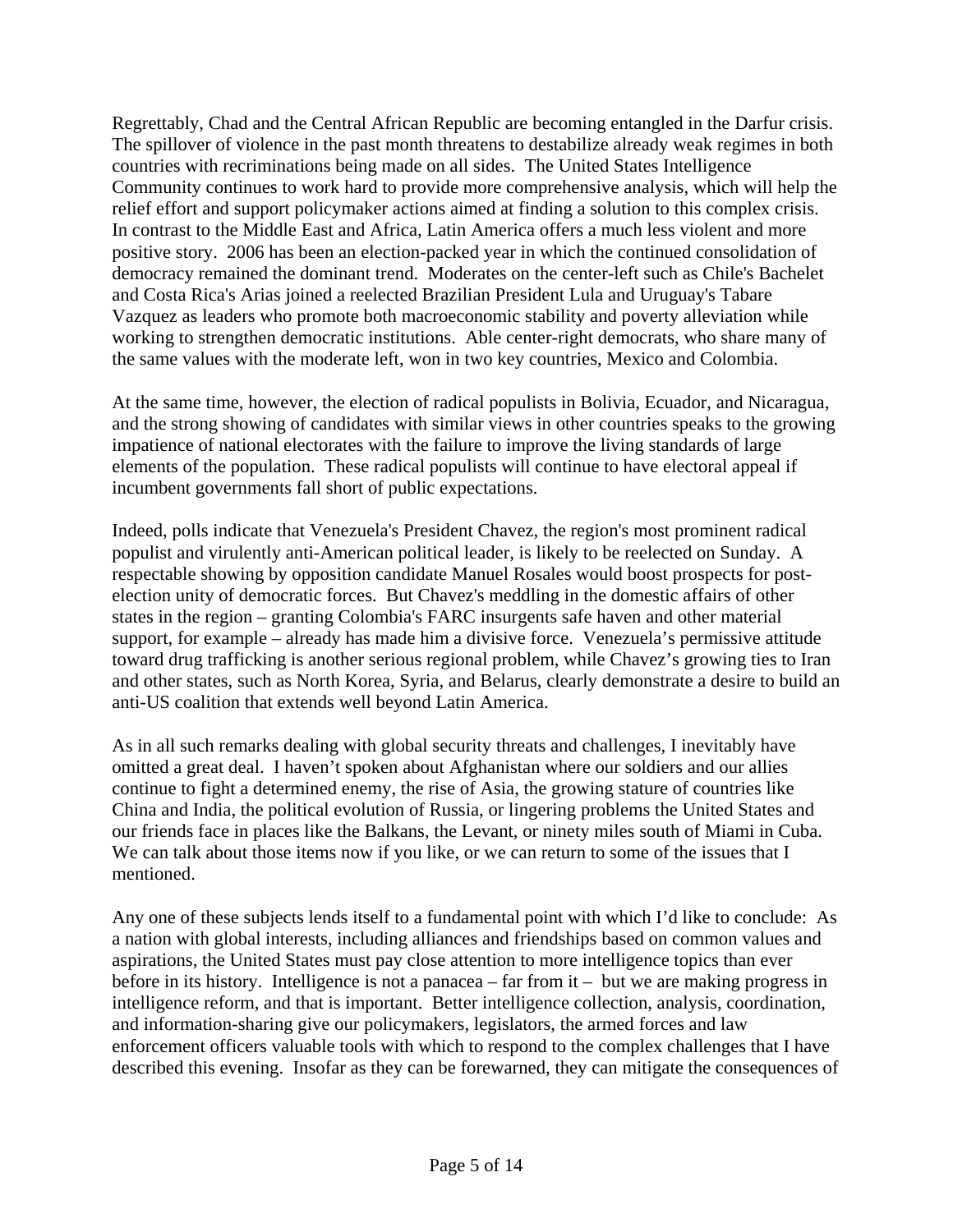actions by adversaries who mean us ill, capitalize on opportunities to promote peace, and defend our citizens, our values, and our allies around the globe.

Thank you very much.

DR. GRAHAM ALLISON: Thank you very much. Let me remind you the ground rules here. There are microphones on the ground floor and at the loges. We have only one speaker tonight, Ambassador Negroponte, so people are allowed and invited to ask questions about any topic they would like, but they should be brief and they should be questions.

John, maybe one minute about the point you raised earlier when we were discussing about the average length in service of people in the current Intelligence Community and therefore the opportunities that affords for people who might be a freshman in Harvard College or even a Kennedy School student.

AMB. NEGROPONTE: Right. Thanks for that opportunity to make a recruitment pitch here, for the community as a whole.

With the end of the Cold War and the advent of the 1990's, there was a hollowing out, if you will, of the national security community in Washington and that applies to the Intelligence Community as well as other elements so there really was a significant decline in the size of these various agencies and in their various capabilities.

9/11 provoked an effort to try and rebuild those capabilities and we are still very much ramping up the number of analysts and intelligence collectors throughout the entire Intelligence Community.

So without citing facts and figures, not all of which I have at my fingertips except to tell you that the analytic community, for example, in our intelligence agencies today is very very young. People come in out of graduate school. They get a lot of responsibility at a fairly early age because there are these gaps to fill. So as you, those of you who are looking for various kinds of employment opportunities upon completion of your studies and who are interested in considering government service in general. I always put in a plug for the Foreign Service since I'm a career diplomat. Or the Intelligence Community in particular. I think it's something you should take a serious look at.

QUESTION: Good evening. I'm a student here at the Kennedy School, mid-career MPA.

Mr. Negroponte, in your career you've been witness to many of the darker aspects of human nature. I'm wondering through your career, what have you learned about where human rights versus real politik intersect? And as we go forward as a nation, is there a role for us seeking redemption for some of our past actions in the name of a greater good that have come at a great cost? Will that make us stronger in the long run?

AMB. NEGROPONTE: First of all, you're right. I've seen a lot of different situations around the world during the course of my career. I've had an opportunity to serve in eight different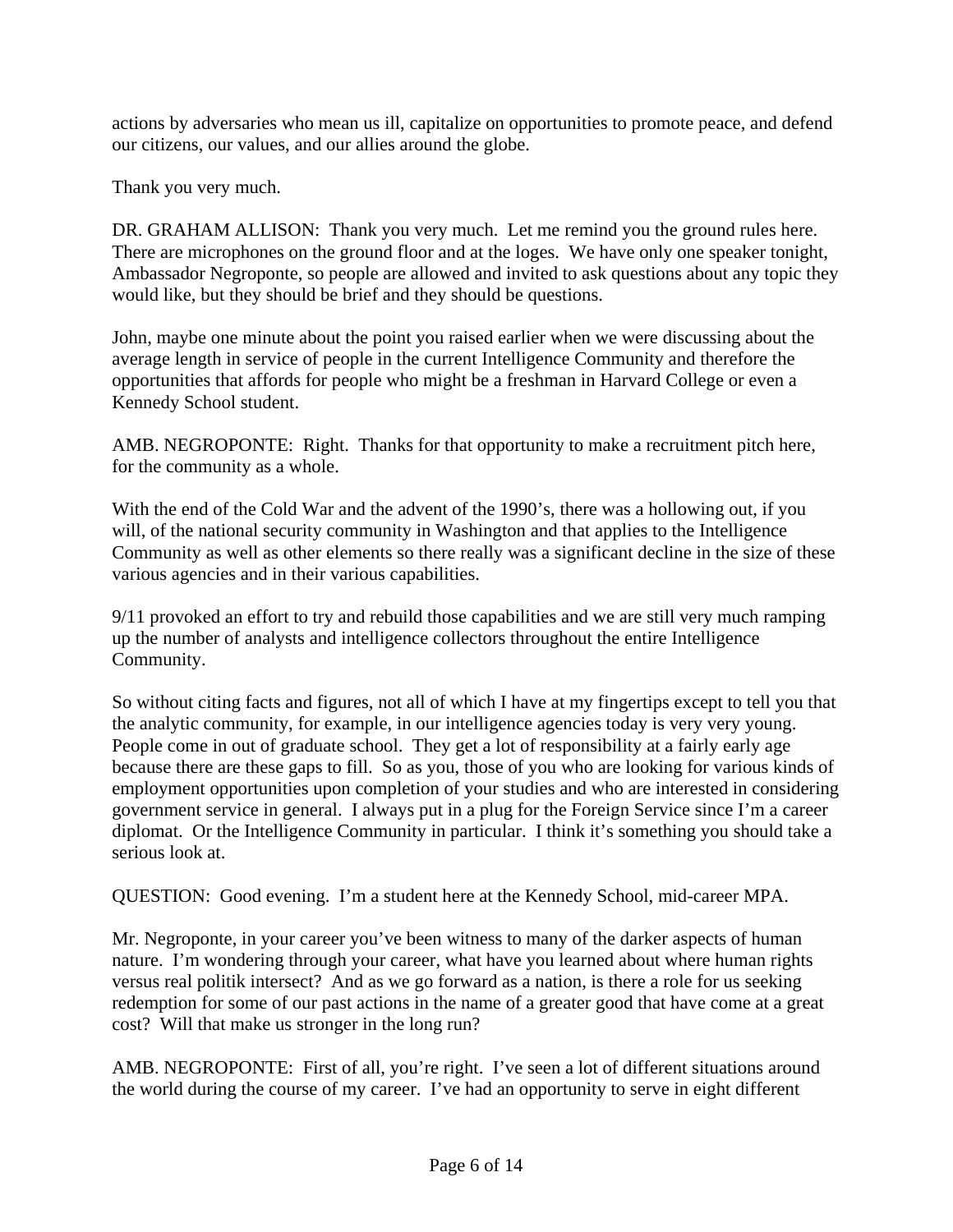countries overseas during the course of my career, and most of those countries in the less developed world. I think there is not an incompatibility between pursuing our national interests and our national security interests and promoting the cause of democracy and the defense of human rights. I think that these are not competing or conflicting interests. In fact if we're going to be successful over the long term they are mutually reinforcing, and that is as true today as it ever has been.

Think about the situation in Iraq. Democracy and the protection of the human rights of individual Iraqis seems to be a bedrock goal of ours in that country.

QUESTION: In terms of redemption for past actions –

AMB. NEGROPONTE: I'm not sure entirely what you're talking about.

QUESTION: For instance, [inaudible] in Iran, and now a whole country remembers that or  $-$ 

AMB. NEGROPONTE: I think one has to just go forward in life. There's certainly debate about particular actions taken at a particular time in history, but I think the best way we can deal with those situations is going forward with the correct and the right policies.

QUESTION: Without acknowledging what's happened –

AMB. NEGROPONTE: I think that is very situationally dependent.

QUESTION: I'm a freshman at the college. I'd like to thank you for coming and speaking to us. I must admit that my dream career would be something like a combination of yours and Condoleezza Rice's. It's great to hear from you.

My question, I'm particularly interested in East Asia and I was wondering, within this intelligence framework what do you think the future of communist authoritarianism is in China and what implications would that have on our intelligence relationships, particularly on something like North Korea?

AMB. NEGROPONTE: I don't know  $-I$ 'd hesitate to predict for you when the communist – when the political nature of the regime in China is going to change. I started my diplomatic career actually being assigned to Hong Kong as a Vice Consulate in 1961, so I've seen a lot of the evolution of China since that time and there have been enormous changes. But to me the question is when is the economic, the system of market economic activity and principles that they seem to be adopting in large measure, going to come into some kind of collision with the efforts by the leaders of that state to maintain their monopoly on political power? Surely there's going to be some kind of a, there is a collision between those two factors but when in fact or how it exactly is going to play itself out, I don't know. But I've just got to believe there's going to be some kind of political evolution in China towards greater political freedom as this country continues to progress economically and modernize itself.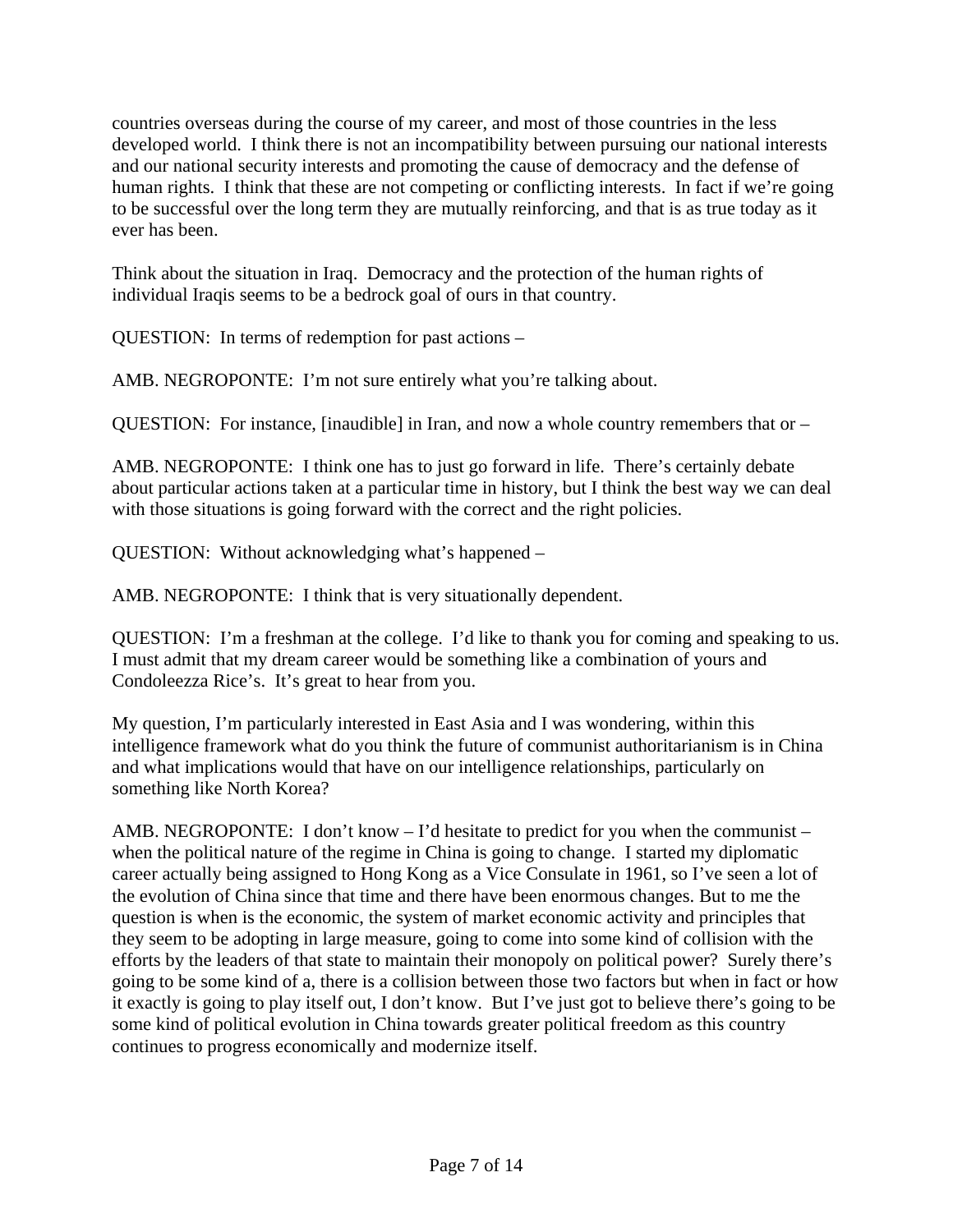As far as the relationship with China on North Korea, we are partners with China in the six-party talks. I think we share a common interest in North Korea not becoming a nuclear weapons state. I think both of us see the very negative implications that would arise to the security of the region and to the behavior of some of the other actors in the region including Japan if the trend of North Korea's development of a nuclear capability were to continue.

QUESTION: Hello. I'm a sophomore at the college.

I'd like to ask quickly about a region that I know you know quite a lot about, having served there, which is Southeast Asia. Malaysia and Indonesia are often seen as bastions of moderate Islam, but I guess at the IOP [Harvard University Institute of Politics] earlier this month they talked about three kind of worrying phenomenon. I'm wondering if you could just comment briefly on how we're working to address them. Those are the rise of terrorist groups like Jemaah Islamiyah, the rise of anti-Americanism generally in the wake of the Iraq war. Also a trend he described in which, he said something along the lines of far more young Indonesian and Malaysian Islamic scholars are going to the Middle East and South Asia and becoming radicalized than there are South Asian and Middle Eastern Islamic scholars coming to Southeast Asia and studying a more moderate version of Islam.

I was wondering how we're addressing those three trends in terms of protecting our strategic interests in Southeast Asia. Thanks.

AMB. NEGROPONTE: It is part, I think, of this phenomenon that we confront with respect to violent Jihadism. I think Jemaah Islamiyah has got connections with al-Qa'ida. There are some Filipino groups in southern Mindanao who also espouse some of these violent ideologies. Even though you mentioned some of these trends that are occurring there, it seems to me that so far at least the trends towards these kind of violent activities has not been as extreme as in some other parts of the world.

I'd like to believe that in part at least is attributable to some of the actions that the newly elected President of Indonesia and his government have taken. I remember meeting him when he came to Washington earlier this year, and hearing him talk about some of the efforts that they are making to reach out and foster dialogue amongst moderate Islamic elements in his country. So I do think a political response of leaders in Muslim countries is a very very important factor in this situation, indeed.

QUESTION: I'm a freshman here at the college. Thank you for speaking with us today.

Ron Suskind recently wrote a book in which he argues that the administration's national security and counter-terrorism strategy is based on a one percent doctrine of risk assessment, where if there's a one percent chance that a threat will materialize we treat it as though it is absolutely certain and act on it like that. I was wondering if you could comment on that strategy and its potential for success.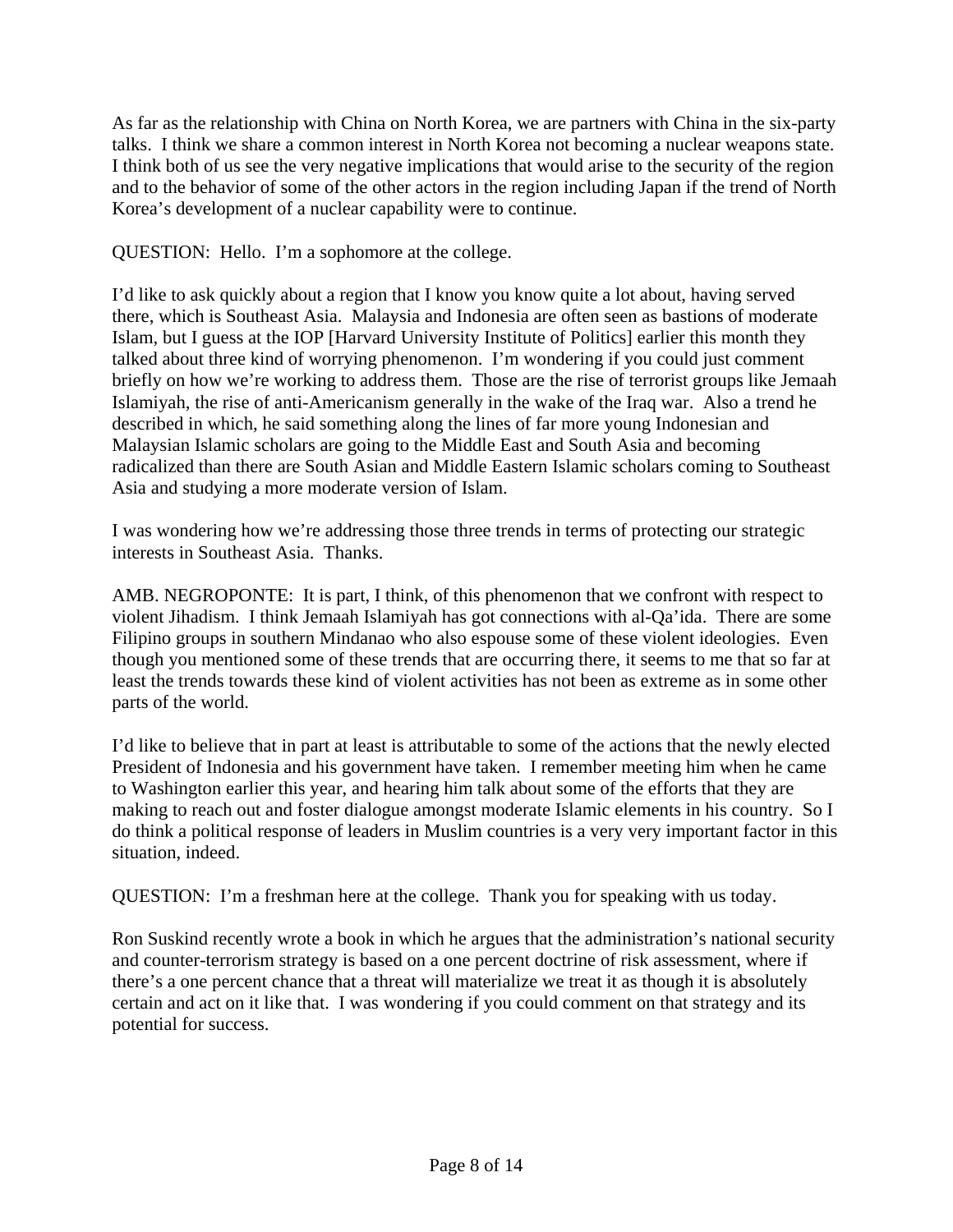AMB. NEGROPONTE: I'm not sure I would characterize it that way. First of all, one percent or not, 9/11 did happen. That was a devastating attack. I think our citizenry demanded and required that we respond to that situation.

Now in terms of how we perceive the terrorist threat around the world, I think we try to come to a measured view of the situation. These threats are out there. We don't give credibility to every single intelligence report we see or every rumor that we hear. We run things to ground. We try to have, I think the most important contribution that the Intelligence Community could make is to try to have the most thorough possible understanding of these threats so that our response can in fact be the appropriate one, rather than one based on exaggerated fears, if you will, or an imperfect understanding of the situation. So I think that's where intelligence comes in. It informs our actions. The better it is, I think the better it enables us to respond to these things in an appropriate way.

QUESTION: Thank you for being here. I'm an MPP2 here at Kennedy School.

My question actually pertains to one of your last comments on the hiring within the Intelligence Community. As students here, we know that there's been a ramp-up for like 50 percent hiring in CIA and late night advertisements for coming into the Intelligence Community. My question is, is this the best method in order to improve our intelligence capabilities? Do we have the capability to train all these people at once? And understanding that we have to build our Intelligence Community because of the 1990's, but are these the best methods? Are we getting the right people? Because we do have intelligence mistakes that have gone unnoticed.

AMB. NEGROPONTE: Right. A couple of things. First of all, I was talking to, I'm trying to remember the country now, but I was talking to the leader of another intelligence service and it turned out that in his country they couldn't recruit any of their intelligence officials except from the military or the police force of their country. I just thought, aren't we blessed as a country that we recruit our intelligence personnel from the citizenry at large.

If for no other reason, I think it's important that we recruit in the way that we do. Our intelligence officers come from the population as a whole.

Secondly, the question of being able to train people when they come in. When you're looking for analysts, for example, country analysts and analysts about China or India or the Middle East, of course your academic training is really one of the most important credentials. If you have a Master's or a Ph.D., this is an extremely valuable qualification within the analytic community.

As far as the operations officers are concerned, of course people who have to carry out various types of operational activity are going to have to have the requisite training and we're careful not to take in more people than our training facilities can absorb. We do have to modulate that a little bit just to make sure that we don't over-tax our training capabilities.

So I'm not going to tell you it's necessarily a perfect system, but I'm satisfied with the way it's working.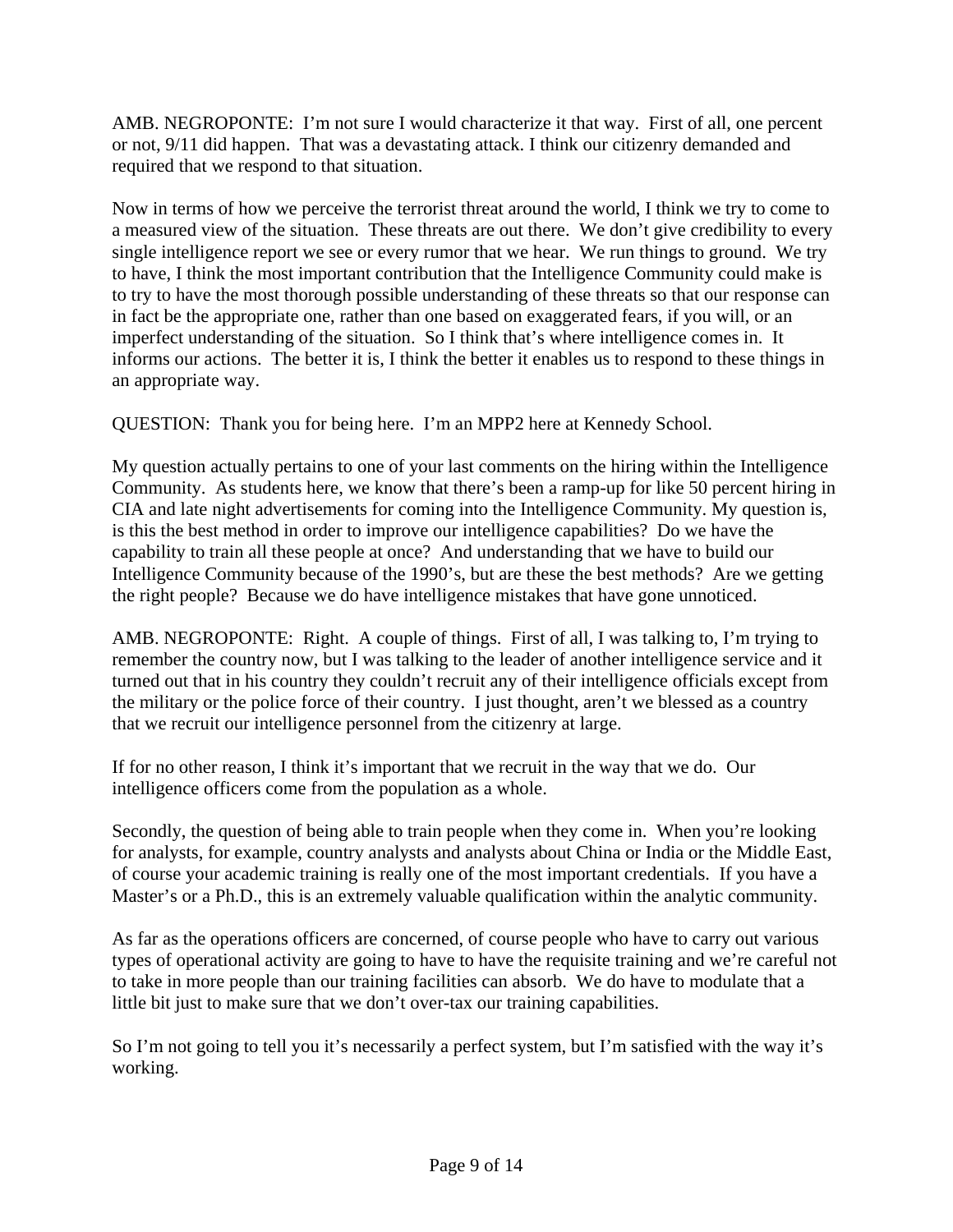QUESTION: I am a Ph.D. student here at the Kennedy School.

A recent book by Rod Beckstrom called *Starfish and Spiders* elucidates the unstoppable power, as he calls it, of leaderless organizations. Given that our military and intelligence doctrine, classic doctrine, have focused on conventional threats with hierarchic structures, I'm wondering how the Intelligence Community has evolved to focus on decentralized networks and leaderless organizations?

AMB. NEGROPONTE: It's hard, if you're referring for example to the fact that the terrorists, the al-Qa'ida, for example, as we were saying earlier has become something of a movement and it has sort of an inspirational role. While it may do, and I think it does do a certain amount of planning and conceiving of operations around the world, a lot of it ends up originating in this more decentralized world that I think you're referring to. But I don't think these organizations are necessarily leaderless, it's just that maybe these organizations are not as large or monolithic as what we've had to deal with previously. And I think you touch on what has become a significant challenge for the Intelligence Community which is following a much greater variety of threats than it had to follow, for example, during the Cold War when it was quite clear that the Soviet Union was the adversary, and that if you had people who were well trained in Russian and understood something about how Soviet society operated, you were well on your way to achieving your goal. I think it's become a lot more complicated than that these days and the issue you raise I think is one element in that situation.

QUESTION: Hello. I'm a freshman at the college here. Thank you very much for coming today.

Your position, national intelligence coordinator [DNI], was created at least in part because of concerns expressed by the 9/11 Commission and others that increased information sharing and coordination among the intelligence agencies – the CIA, the FBI and the others that you mentioned – may have helped to prevent 9/11.

Five years later, is the Intelligence Community sufficiently coordinated to prevent another major attack?

AMB. NEGROPONTE: It's better coordinated. It's more vigilant. And in that sense I think we're safer than pre-9/11. We've done a lot in the area of information sharing. We've done a lot in terms of getting these agencies together and encouraging them to accept, and in fact I don't think they have any difficulty accepting the fact that it's through working together, through these intelligence disciplines working together that we're going to be the most effective.

I can give you a couple of examples, illustrations of that. One is the reaction of this National Counterterrorism Center where all of these key agencies have representatives. The FBI, the CIA, the Homeland Security Department. They're all out there in this open kind of bull pen and there are all the different databases with terrorism information that flow into that center whose leadership meets with the entire, by video-teleconference three times a day, every day of the week, to exchange information on the latest threats and problems. That's just one example of the efforts that are being made. Technological fixes have been instituted, procedures, questions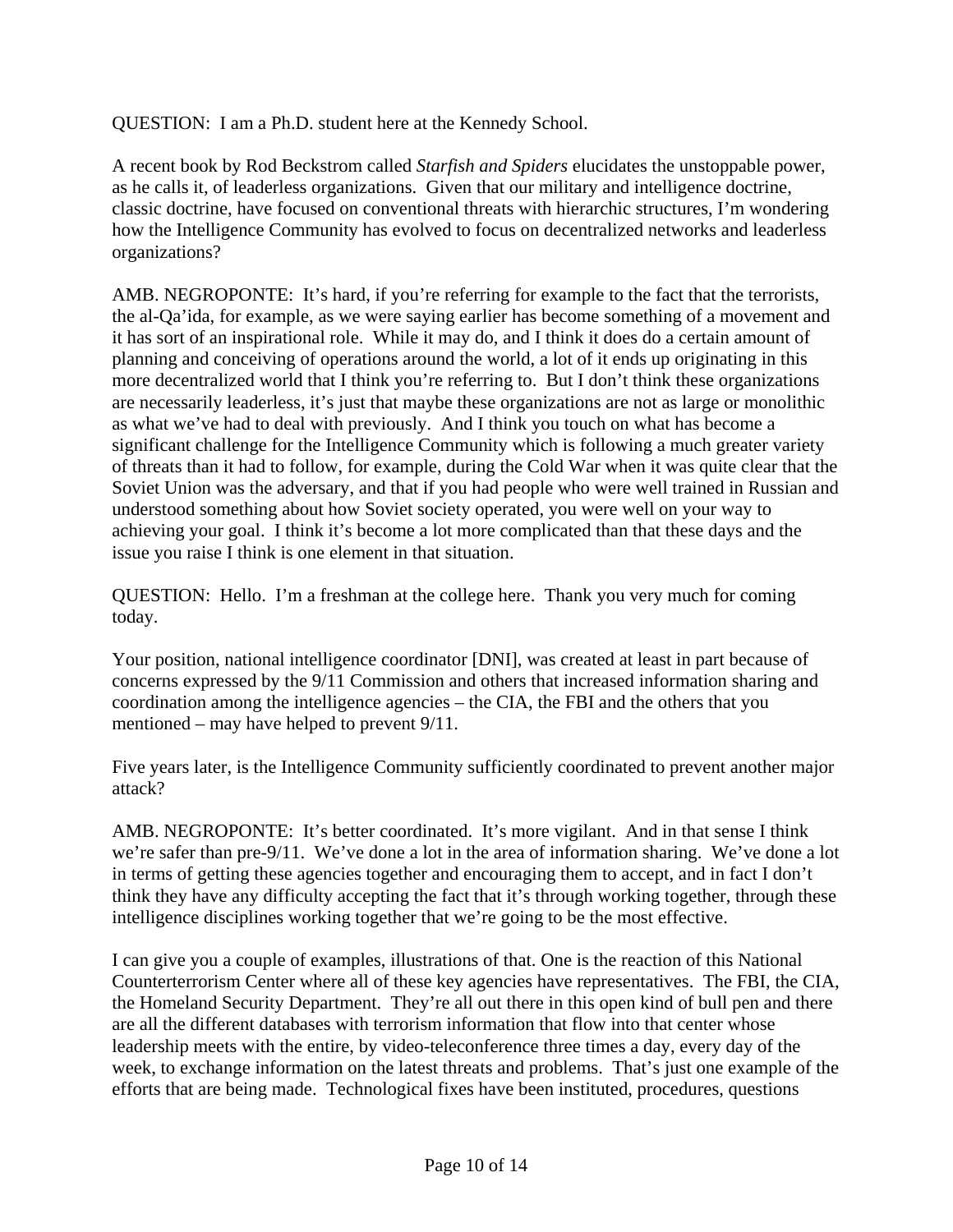about security clearances and harmonizing the issues of access to classified information. There's a whole range of issues that needed to be addressed and are being addressed and I think the situation has improved.

QUESTION: Thank you.

AMB. NEGROPONTE: We've still got a long way to go.

QUESTION: Good evening, Mr. Ambassador. Thank you for coming to speak with us. I'm a student here at the Kennedy School.

You mentioned in your remarks that President Chavez is noted as trying to develop some anti-American coalitions throughout the world and perhaps better recognized, at least on the world stage, as an ardent anti-American, is Osama bin Laden. While the structure of al-Qa'ida may not allow for the decapitation and the total breakdown of the network should we capture the head, he continues to be a constant reminder of the inability of the United States to capture him and serves as a thorn in this administration's side.

My question is three-fold. First, why hasn't the United States captured Osama bin Laden yet? Second, in your new position, what reforms would you advocate in the intelligence agency to change that? And third, what is this administration's position on covert action and use of assassination against terrorist leaders?

AMB. NEGROPONTE: On your first question, why he hasn't been captured, well, he hasn't. I don't have a – I don't think there's any purpose served in giving you a long exegesis. His scope of action has been narrowed, his organization has been degraded, he's lost many of his closest collaborators, people who he was collaborating with prior to  $9/11 - I$  think personally he and Zawahiri probably operate in a very confined kind of environment. Obviously we're not going to give up on our efforts to track him down.

Your second question was what recommendations would I have as to what we can do to improve that situation. Well, I think this is something you just have to keep chipping away at. I think sooner or later he ought to be captured or put out of commission. I'm sure that will happen but I just can't forecast for you when. In the mean while I think we'll keep going after his lieutenants and the people around him or who work with him. Sooner or later we will be successful vis-àvis bin Laden.

On the third question, I think it's a question that if you're in a shootout with these guys in Iraq or in Afghanistan, a number of these people have lost their lives and I think that's understandable. If you can capture them alive, then I think that is the preferable course if only for the intelligence value that you would gain from having these people in custody.

QUESTION: Hi Ambassador Negroponte, I'm a second year Master's student here at the Kennedy School.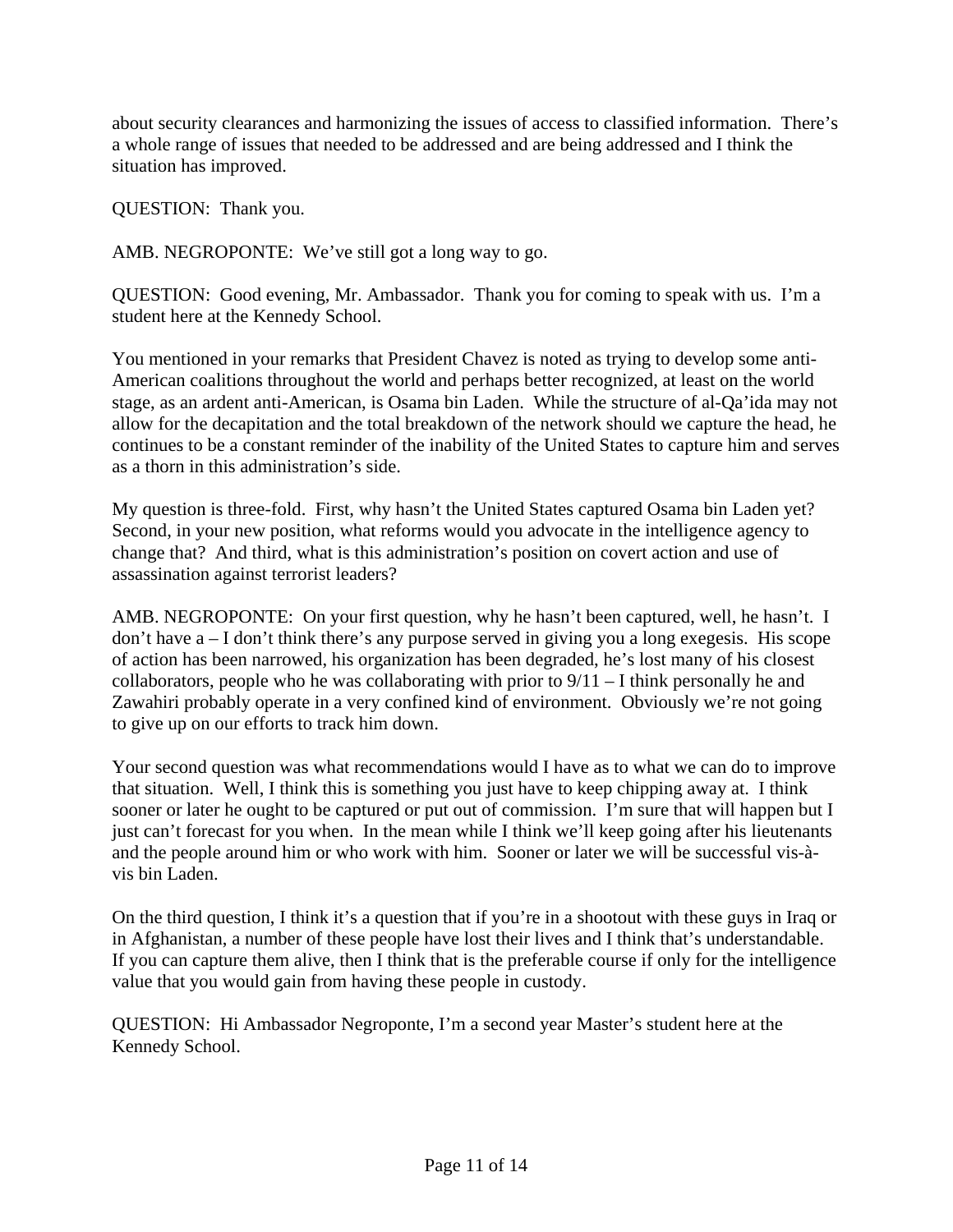Before I came here I worked in Army Operations in the Pentagon and I worked with a lot of those intelligence agencies that you described. I know that a lot of the work of intelligence is taking events and trends from the past and trying to predict the near future.

My question is sort of a twist on that. How much time do you have to take the past, to consider the past of your position in the whole Intelligence Community and predict the future of the DNI and what's going to happen with your position?

AMB. NEGROPONTE: I've had a certain amount of time to read about the past organizational setup and some of the debate that has occurred in previous years about intelligence reform, because that's not a new issue. It's one that's been around Washington for years and years.

But frankly, most of our time is focused on either the here and now or the future and I think that's what we devote most of our energy and attention to.

We also, I'm also very interested when I travel around the world in how other countries have dealt with their organizational setup. One of the things that I find quite interesting is that there's really no cookie cutter mold for how intelligent countries organize their intelligence activities. They're all over the place, if you will, in how they're organized.

I've come to the conclusion that the organizational setup and the boxes and where they are on the chart really are not nearly as important as those three issues that I believe I referred to earlier – information sharing, integration, and speed with which, the agility with which you move information both vertically and horizontally across the community. Those are the three critical factors that I think are far more important than how specifically you're organized in any kind of a hierarchical sense of the word.

QUESTION: Thank you for your speech, Director Negroponte. I'm a freshman at the college.

Stephen Hadley's memo to President Bush regarding Prime Minister Maliki's administration in Iraq was recently leaked to the press. Do you agree with Hadley's suggestion that Prime Minister Maliki, his actions reflect pro-Shia policies in Iraq?

AMB. NEGROPONTE: First, let me just say something about leaks, since you're giving me this opportunity. It's very damaging. It's damaging to, it undercuts the policy process. It obviously can be damaging diplomatically. And when it comes to the leaking of intelligence information where sources and methods are revealed, this is something that can be not only damaging to national security but downright dangerous for people who might have been involved in helping us obtain the information in question. This was not an intelligence report, this was a policy memorandum, I recognize that, but I just thought it was a good opportunity to mention this.

The other point I would mention is there comes a point where if you have too many of these situations, you have difficulty maintaining liaison, intelligence liaison relationships and diplomatic relationships with other countries. If they feel that whatever information they confide to you runs the risk of being leaked to the press, that can put a damper on various types of cooperation.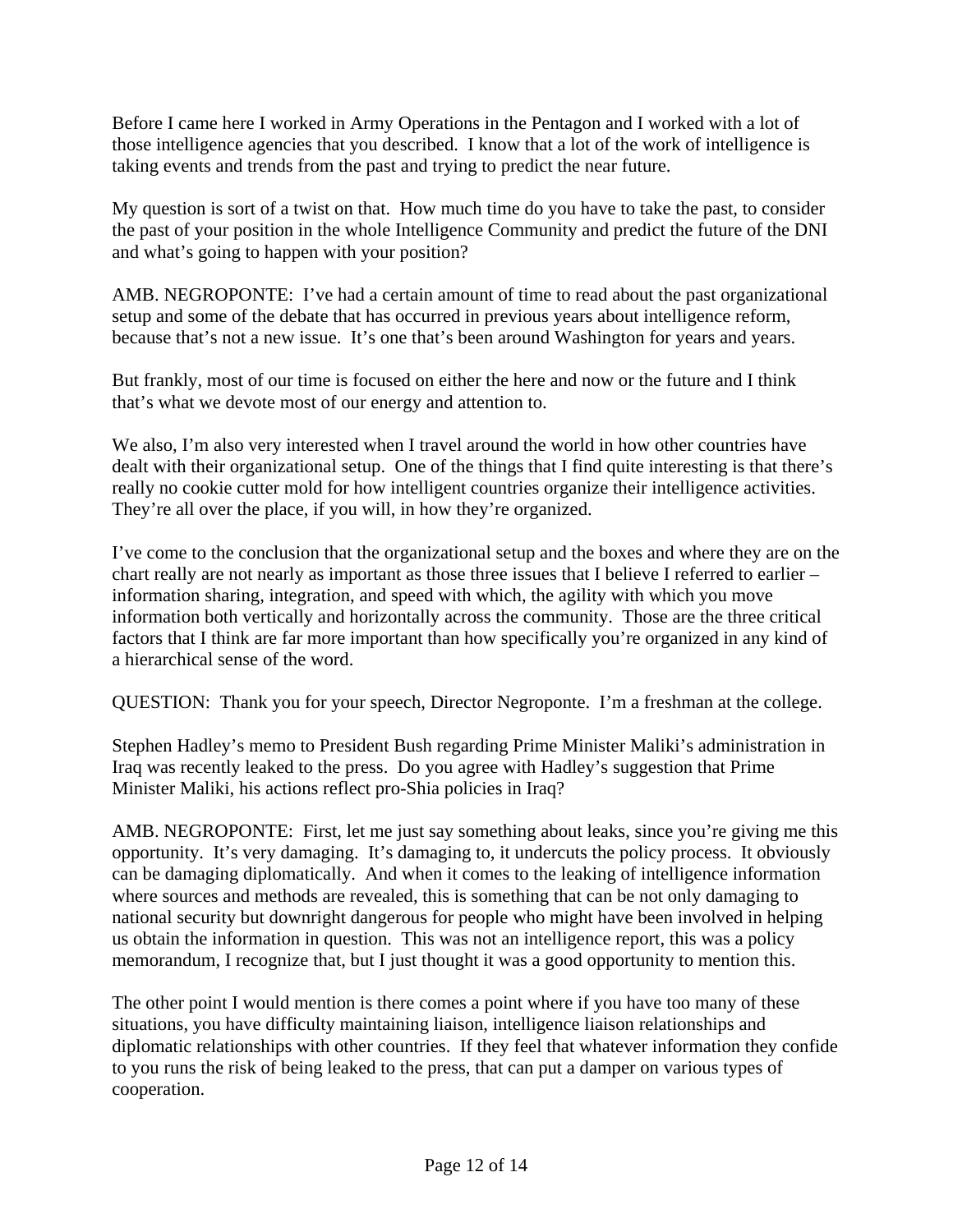I don't want to comment on any specific aspect of Steve Hadley's memo, but what I will say about the political situation in Iraq as concerns the Shia and the other groups and Prime Minister Maliki, I think he wants to make the political system, the constitutional system they have devised, work. I think he knows that in order to do that that even though the Shia may be in the majority in the legislature and holds a preponderance of the positions in the government, that the human rights and the political rights of the other groups in that society must be respected if that political experiment is to succeed. Because if not, you will always have somebody in a state of perpetual violence against the central government.

So the respect for the human and political rights of all Iraqi groups is an extremely important thing and I think the top political leaders in Baghdad understand that.

QUESTION: Thank you. I'm an alumnus of the college.

My question has to do with your current job but also with your tenure as Ambassador to the United Nations.

Our current leadership in Washington has had its frustrations with the United Nations in the last few years, and some have even expressed outright hostility, whether warranted or not.

I'm curious, based on your personal experience with the institution, how you feel the UN is currently performing in maintaining collective security around the world. And how would you change the UN if you feel like it should be doing a better job?

AMB. NEGROPONTE: First let me say I don't think I've – I mean I've had a lot of interesting jobs in my diplomatic career, but certainly being Ambassador to the United Nations was one of the most interesting if not the most interesting that I ever undertook. It was really fun, if you don't mind me saying, negotiating in the Security Council. I thought that was really interesting work. I think negotiating Security Council Resolutions is extremely interesting. And of course you can imagine for somebody who's devoted their lives to this kind of work, the idea of being at the UN where literally every hour or every, yes, literally every hour you're dealing with a different subject of one kind or another, it's an extremely interesting place to be.

I personally believe that the United Nations is a very important instrument and if you're talking specifically about, and I think that's one of the problems. People sometimes don't make the distinction between the UN organization, the administrative machinery that is run by the Secretary General on the one hand, and the Security Council on the other.

I think the Security Council can play and does play a very very important role in international affairs. When I think of some of the peacekeeping operations that we mounted in Africa, for example, in Sierra Leone and the Congo and elsewhere in the African region, I wonder what we would have done if we had not had the United Nations. When you think of how thinly stretched the United States and NATO forces are around the world, what would we have done without the international community contributing to those types of peacekeeping operations which I think in a number of instances have had a modicum of success.